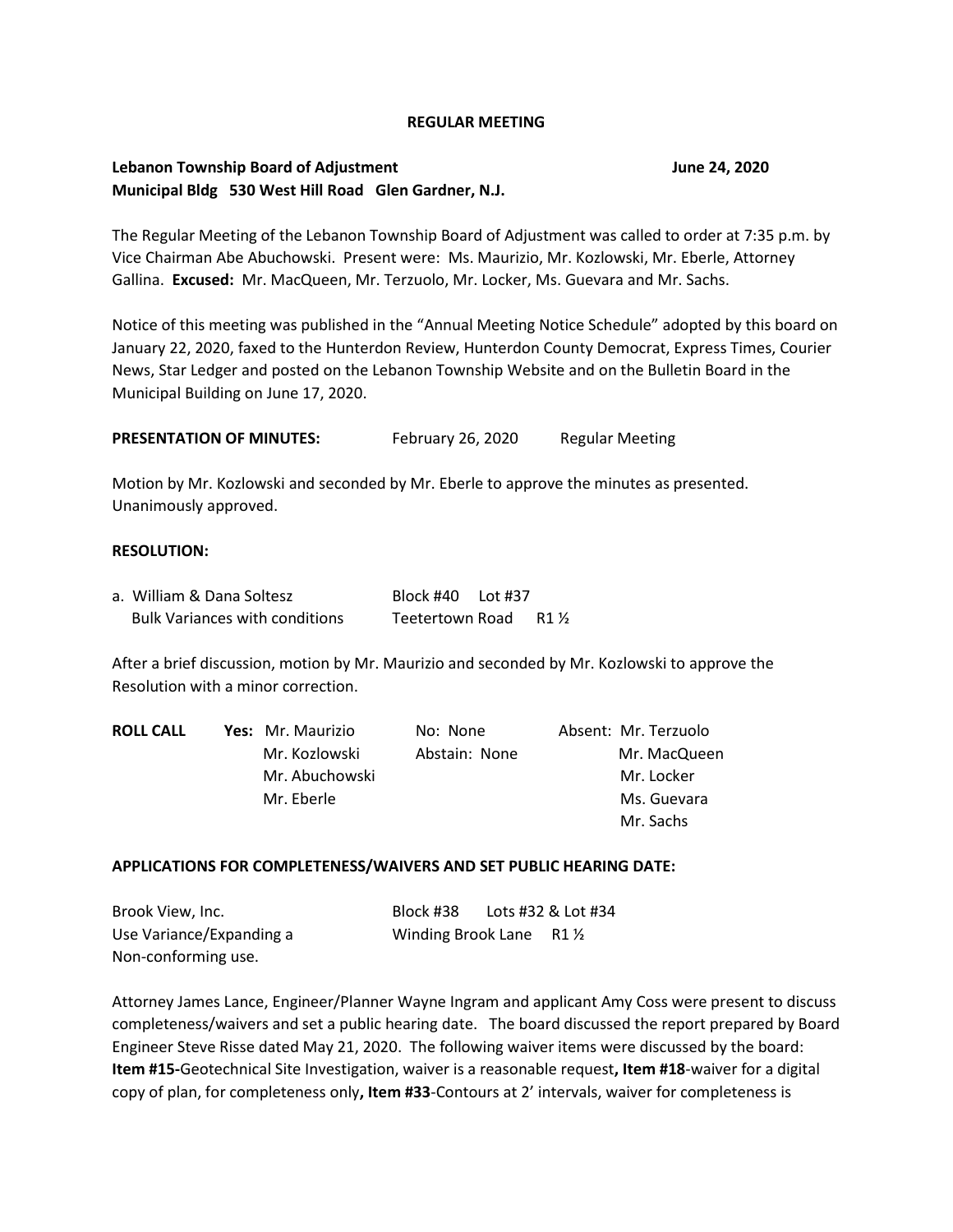# **Lebanon Township Board of Adjustment June 24, 2020 Page 2**

reasonable, **Item #39**-Dimensional ties from existing structures, board can consider granting a partial waiver, **Item #40**-Board to consider the merits of granting this waiver, **Item #43-**location of flood hazard areas, wooded, stone rows, tree rows, board will need to consider the need for this information based on the scope and nature of the application, **Item #44-**copies of easements, covenants & deed restriction etc, the board will need to consider the need for this information**, Item #45**-Environmental Inventory Plan, waiver is reasonable, **Item #48-** parking requirements-none are proposed, request for a waiver is reasonable, **Item #49-**plans, profiles, cross sections of streets, waiver request is reasonable based on the type of application, **Item #62-**architectural plans for new structures, the proposed sheds are 8'x 8', waiver request is reasonable, **Item #64-**location of all off street loading areas, waiver is reasonable since there are no new off street loading areas, **Item #65**-outdoor lighting, waiver is reasonable based on type of application. At this time Engineer Ingram went over all the waivers. Attorney Gallina noted that these waivers would be for completeness purposes only.

Vice Chairman Abuchowski asked if the board had any questions or comments regarding the waivers. There were none. Motion by Mr. Kozlowski and seconded by Mr. Maurizio that the waivers would be for completeness purposes only and to set a public hearing date.

| <b>ROLL CALL:</b> | Yes: Mr. Maurizio | Mr. Abuchowski | <b>Absent: Mr. Terzuolo</b> | Ms. Guevara |
|-------------------|-------------------|----------------|-----------------------------|-------------|
|                   | Mr. Kozlowski     | Mr. Eberle     | Mr. MacQueen                | Mr. Sachs   |
|                   |                   |                | Mr. Locker                  |             |

### **Ms. Glashoff offered July 22, 2020 for the Public Hearing. The date was accepted by the applicant.**

| M Rivers Properties, LLC | Block #69 | Lot #42                                     |  |
|--------------------------|-----------|---------------------------------------------|--|
| Use Variance for a Non-  |           | 168-172 Musconetcong River Road R1 1/2 & RC |  |
| Conforming Use.          |           |                                             |  |

Attorney Howard Apgar and Engineer/Planner Wayne Ingram were present to discuss completeness/waivers and set a public hearing date. The board discussed the report prepared by Board Engineer Steve Risse dated May 21, 2020. The following waiver items were discussed by the board: **Item #15**-Geotechnical Site Investigation, waiver based on proposal to reconstruct the rear building on existing footprint waiver request is reasonable, **Item #33**- existing contours at 2' intervals, this can be waived for completeness purposes**, Item #35** – all existing roads, watercourses and water bodies, applicant is seeking a partial waiver which is a reasonable request, **Item #37**-location of all structures on the property & within 100', applicant is seeking a partial waiver. The board will have to determine if the waiver request is justified based on the application, **Item #43**- location of flood hazard areas, wooded areas, stone and tree rows, applicant is seeking a partial waiver, board will have to determine if this waiver request is justified based on the application, **Item #45** – Environmental Inventory Plan, waiver requested based on the scope of the project, waiver is reasonable. Engineer Ingram went over all the